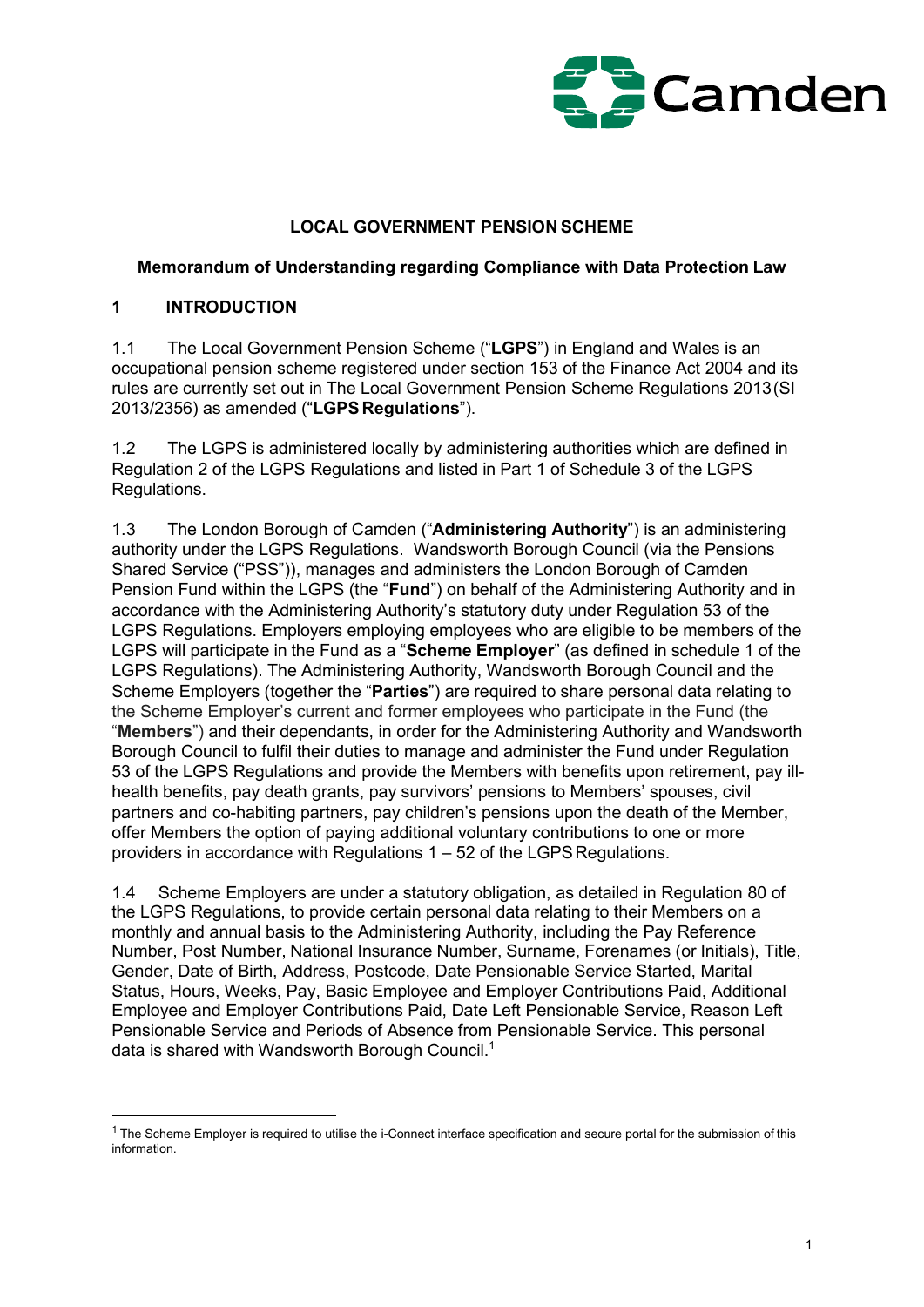- 1.5 This Memorandum of Understanding sets out:
	- (a) the basis on which data will be shared between the Parties;
	- (b) the Administering Authority and Wandsworth Borough Council's expectations of the Scheme Employer during its participation in the Fund;

in order to comply with Data Protection Law, including the General Data Protection Regulation (2016/679) ("GDPR") which will have direct legal effect in the UK on and after 25 May 2018.

1.6 References to "Data Protection Law" in this Memorandum of Understanding mean the Data Protection Act 2018, the Data Protection Directive (95/46/EC), the Electronic Communications Data Protection Directive (2002/58/EC), the Privacy and Electronic Communications (EC Directive) Regulations 2003 (SI 2426/2003) (as amended), the General Data Protection Regulation (2016/679) and all applicable laws and regulations relating to personal data and privacy which are enacted from time to time, including (where applicable) the guidance and codes of practice issued by the Information Commissioner's Office and any other competent authority.

### 2 DATA CONTROLLERS

2.5 The Parties acknowledge that they will:

- (a) be data controllers (either separate and independent or joint) in relation to the copies of the Members' personal data they respectively hold;
- (b) act as data controller in relation to personal data transferred to them;
- (c) each be responsible for complying with the requirements in Data Protection Law that are applicable to them as data controllers.

2.6 References to Members' personal data includes personal data relating to the Members' dependants (including children) and spouses/civil partners (where applicable).

### 3 DATA SHARING

3.5 The Parties confirm that they understand their respective obligations under Data Protection Law and agree to only process personal data relating to the Members:

- (a) fairly and lawfully and in accordance with the data protection principles set out in Data Protection Law;
- (b) where there are lawful grounds for doing so; and
- (c) in accordance with Data Protection Law and best practice guidance (including the Data Sharing Code issued by the Information Commissioner's Office and updated from time to time).

3.6 Each Party will inform the Members (as required under Data Protection Law) of the respective purposes for which they will each process their personal data and provide all required information to ensure that the Members understand how their personal data will be processed in each case by the Administering Authority, Wandsworth Borough Council or Scheme Employer (as applicable). The Scheme Employer's privacy notice to Members will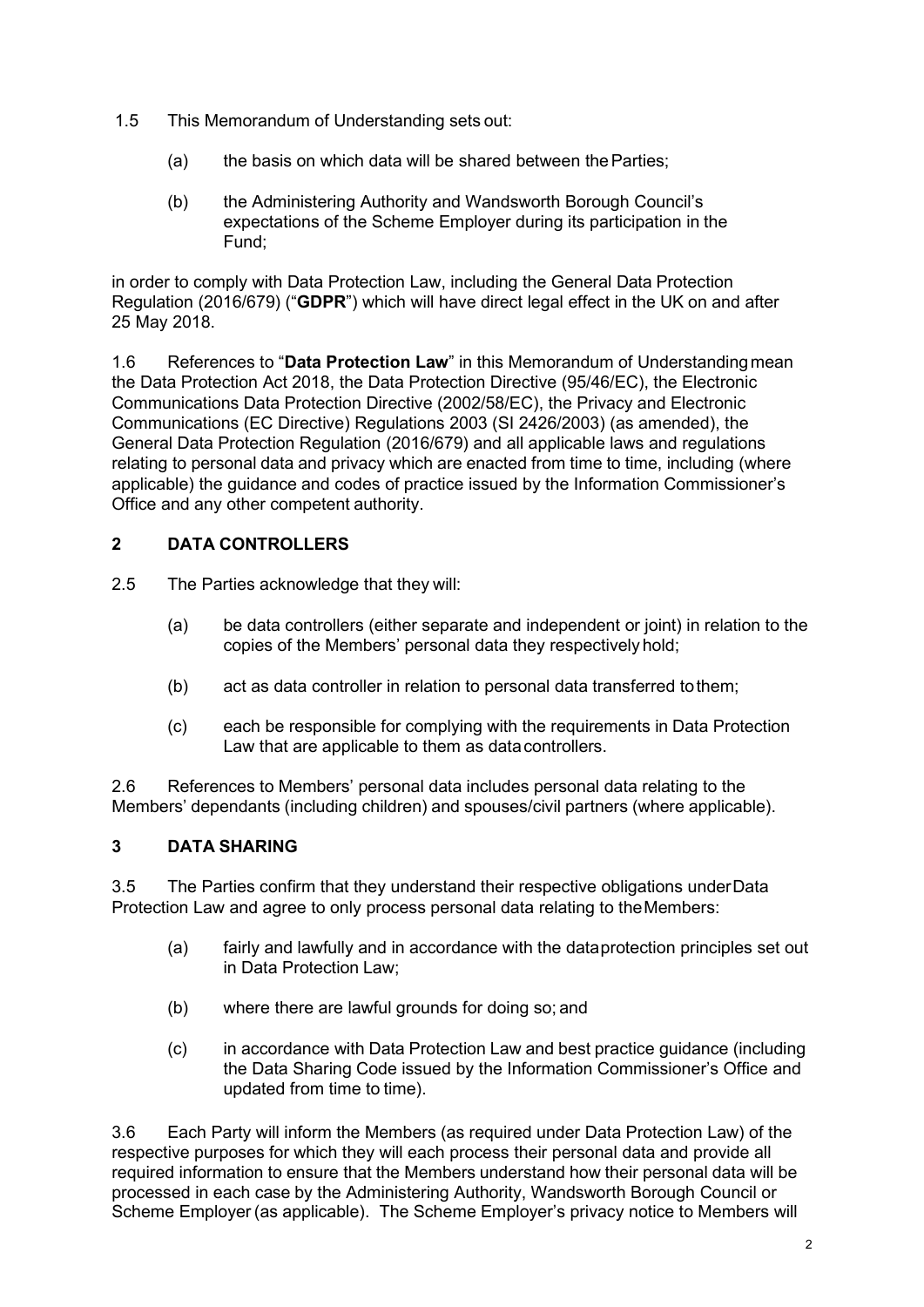inform them that their personal data will be provided to Wandsworth Borough Council and the Administering Authority and a copy of that notice will be provided to the Administering Authority or Wandsworth Borough Council on request<sup>2</sup>.

3.7 Each Party confirms that it understands its respective obligations under Data Protection Law, to ensure that the Members' personal data of which it is a data controller is kept and used securely at all times and to take such technical and organisational security measures against unauthorised and unlawful processing of, accidental or unlawful destruction, loss, alteration, unauthorised disclosure of, or access to the Members' personal data transmitted, stored or otherwise processed as may be required. Such measures will have due regard to the state of technological development and the cost of implementation of these measures, to ensure a level of security appropriate to the harm that might result from such processing and the nature, scope, context and purposes of processing the Members' personal data and the risk or likelihood and severity for the rights and freedoms of data subjects. Such measures will ensure:

- (a) the ongoing confidentiality, integrity, availability and resilience of processing the Members' personal data;
- (b) the ability to restore the availability and access to the Members' personal data in a timely manner in the event of a physical or technical incident;
- (c) carrying out of regular testing, assessing and evaluating the effectiveness of technical and organisational measures for ensuring the security of the processing.

3.8 Each Party undertakes to notify the others as soon as practicable if an error is discovered in the Members' personal data of which it is a data controller and which was received from or a copy of which has been provided to another Party, to ensure that such other Party is then able to correct its own records. This will happen whether the error is discovered through existing data quality initiatives or is flagged up through some other route (such as the existence of errors being directly notified to Wandsworth Borough Council and/or the Administering Authority or Scheme Employer (as appropriate) by the Member (or the Member's dependants, spouse/civil partner) themselves).

### 4 TRANSFER OF MEMBERS' PERSONAL DATA

4.5 The Parties agree that Members' personal data will only be transferred from one Party to the other via an acceptable method specified by Wandsworth Borough Council or Administering Authority which may include any of the following:

- (a) Postal Service including courier;
- (b) Secure email;
- (c) SFTP link;
- (d) Secure electronic interface;
- (e) Encrypted removable media;

<sup>2</sup> The Scheme Employer will provide a copy of its privacy notice to the Administering Authority (via the PSS) as and when requested.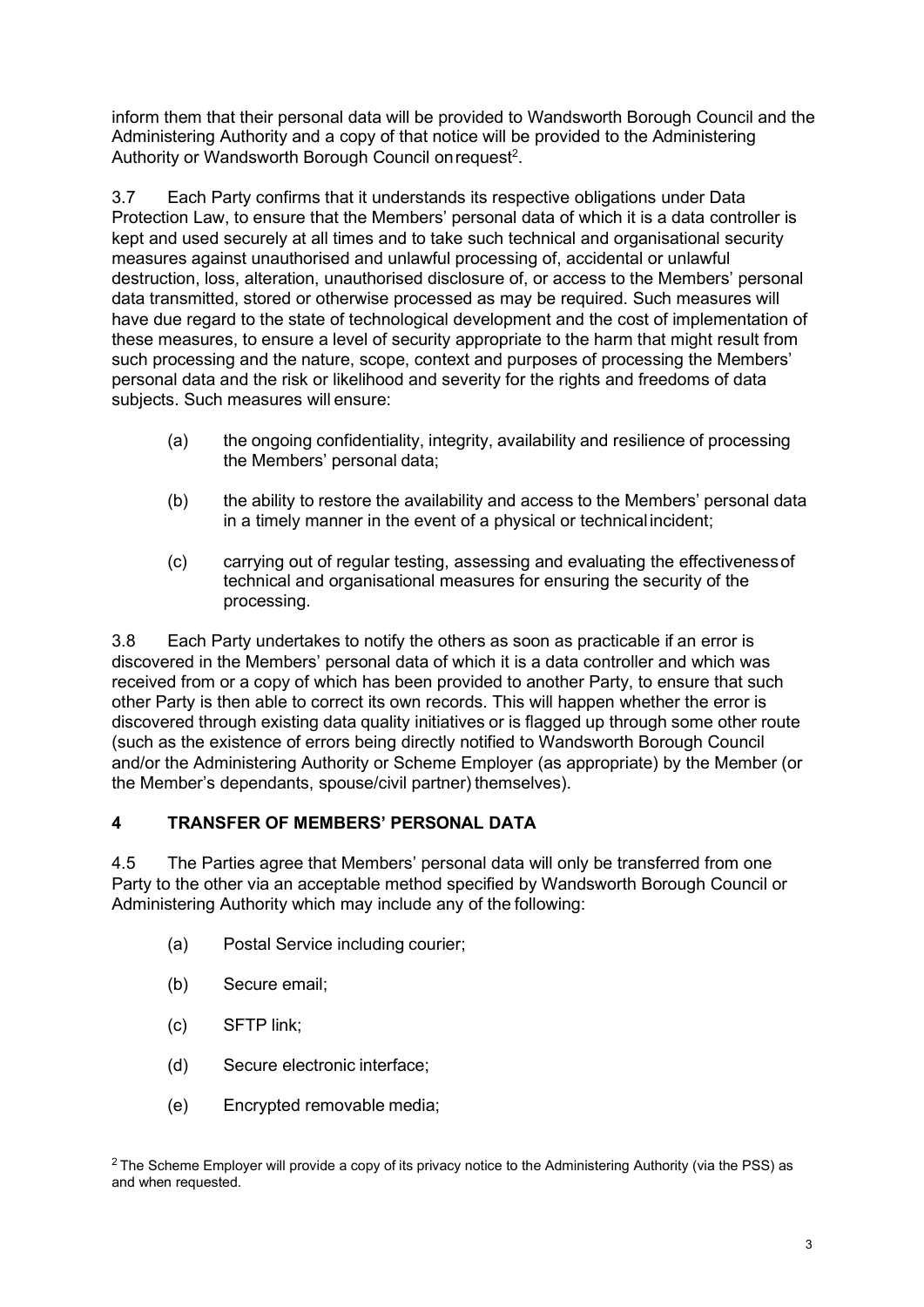- (f) Secure web delivery including i-Connect;
- (g) Other third party solution as agreed by the Parties.

4.6 Each Party will, when transferring the Members' personal data of which it is the data controller to the other Party, ensure that that data is secure during transit (whether physical or electronic).

4.7 If either the Administering Authority or the Scheme Employer appoints professional advisers, third party administrators or another entity which provides other services involving the transfer of Members' personal data, those third parties will be data processors or data controllers in their own right. The Administering Authority or the Scheme Employer (as applicable) will comply with its own obligations in accordance with Data Protection Law (in particular, by ensuring that any entity to which it transfers Members' personal data also complies with Data Protection Law) and shall ensure that nothing in the terms of engagement between the Administering Authority or the Scheme Employer (as applicable) and such third party would contradict this Memorandum of Understanding.

### 5 RIGHTS OF MEMBERS (INCLUDING THE MEMBER'S DEPENDANTS, SPOUSES/CIVIL PARTNERS (WHERE APPLICABLE))

5.5 Each Party shall, in respect of the personal data of which it is a data controller, respond to any requests from Members to have access to any of their personal data or a complaint or enquiry relating to that Party's processing of the Members' personal data received by that Party in line with its own obligations under the Data Protection Law.

5.6 Each Party agrees to provide reasonable assistance to the other as is necessary to enable the other Party to comply with any such requests in respect of Members' personal data of which that Party is a data controller and to respond to any other queries or complaints from Members.

# 6 DATA SECURITY BREACHES AND REPORTING PROCEDURES

6.5 Each Party confirms that it understands its respective obligations under Data Protection Law in the event of any personal data breach, unauthorised or unlawful processing of, loss or destruction of or damage to any of the Members' personal data, including (where necessary) an obligation to notify the Information Commissioner's Office and/or the Member(s).

# 7 RESPONSIBILITIES OF SCHEME EMPLOYERS

7.5 Notwithstanding the statutory obligations which apply to Scheme Employers under the LGPS Regulations and as a data controller under Data Protection Law, the Administering Authority, as Administering Authority for the Fund and Wandsworth Borough Council, as administrator of the Local Government Pension Scheme for Wandsworth Council, expects Scheme Employers participating in the Fund to comply with the responsibilities set out below in relation to Members' personal data.

7.6 On request, the Scheme Employer will inform Wandsworth Borough Council and Administering Authority of any appointed qualified person to fulfil the role of data protection officer ("DPO") together with their contact details. If the Scheme Employer has not appointed a DPO, the Scheme Employer, on request, will inform Wandsworth Borough Council and Administering Authority of the details of a nominated person for GDPR compliance purposes.